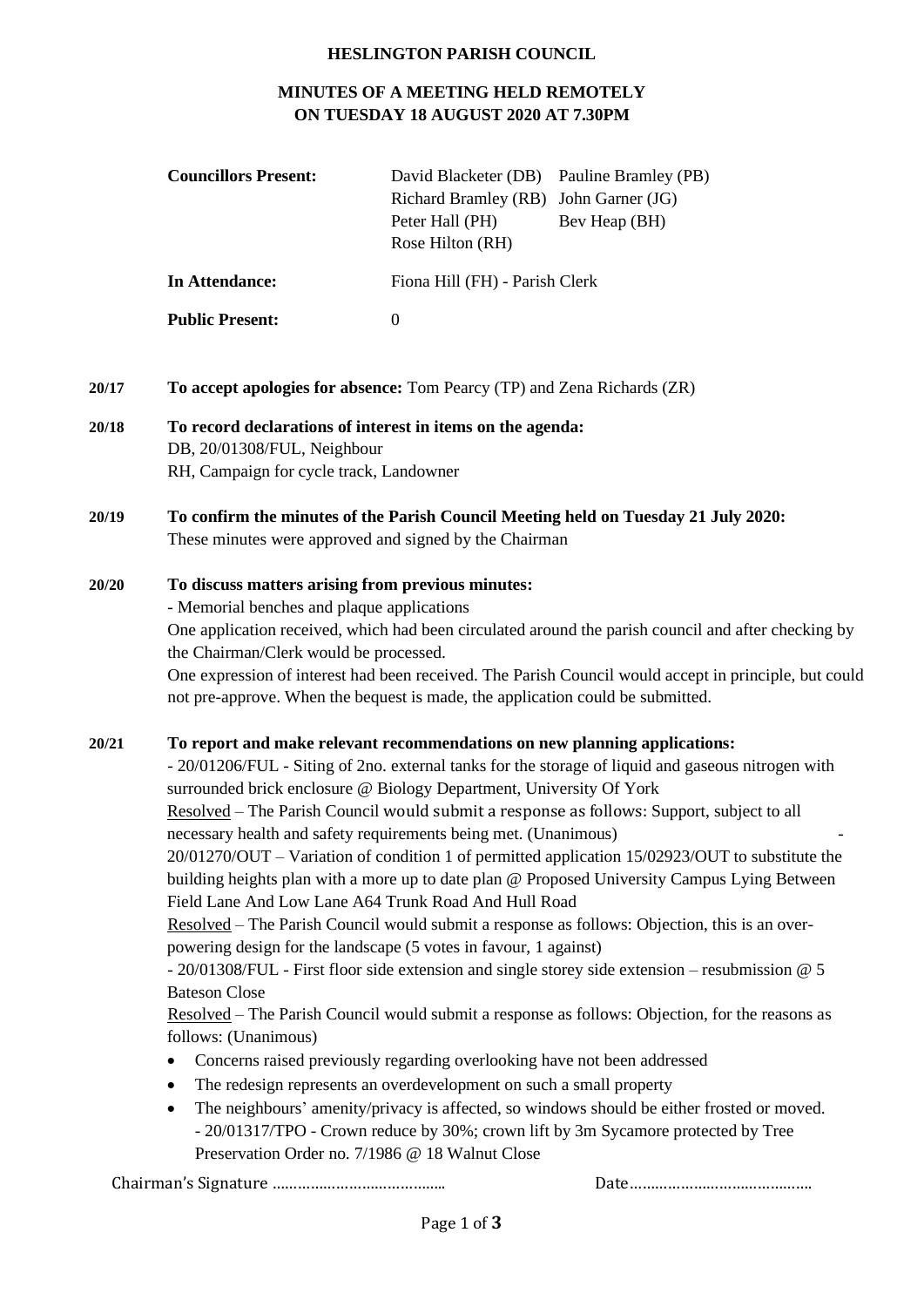Resolved – The Parish Council would submit a response as follows: Neutral, No objections, subject to approval by the City of York Council Tree Officer (Unanimous) - 20/01318/TPO - Various tree works including the felling of 4no. trees protected by Tree Preservation Order no. 15/1986 @ University Of York Resolved – The Parish Council would submit a response as follows: Neutral, No objections, subject to approval by the City of York Council Tree Officer (Unanimous)

## **20/22 To note planning decisions by City of York Council:** None

- **20/23 To note bookkeeping records for year ending 31 March 2021 to date** The Parish Council noted receipt of the bookkeeping spreadsheet
- **20/24 To adopt policies as follows:** - Business Continuity Plan Resolved – The Parish Council adopted this plan. This was ongoing document and the Chairman/Clerk would continue to keep it up to date.
- **20/25 To discuss correspondence received by the council** Proposed Traffic Regulation Order Fulford & Heslington – The Parish Council noted that CYC had rejected any further changes to the present traffic regulations on main Street.

### **20/26 To receive matters raised by members**

20/26 To receive matters raised by members

- Campaign for cycle track Wheldrake to York via Wheldrake Wood, Langwith Stray and into Long Lane etc

20/26 Resolved – The Parish Council would email City of York Councillor Keith Aspden to advise that this matter had been discussed and there were concerns that recent publicity implied there had been a consultation exercise, but this had not happened. The newly suggested route from Wheldrake has not been discussed with the Parish Council prior to publicising in the press, which is disappointing . The Ward Councillor does not appear to be representing views which the Parish Council, on residents behalf, has documented in detail in their response to the draft Local Plan suggestion of a cycleway along Long Lane to Heslington. The same arguments, including safety concerns, are relevant to the length of Langwith Lane. In addition

• There is not a current right of way on the route suggested, and there are several landowners involved.

• Langwith Stray, Long Lane and Common Lane (referred to as Langwith Lane) are unsuitable as cycle paths due to their ongoing mixed use for Heslington residents. There is insufficient width for farm vehicles to pass a cycle, and for much of their length there is insufficient space for a single car and a cycle to pass safely. Raised verges concealing hidden drainage channels make it difficult for motorists, cyclists and horse riders to get out of the way and move off the road.

The double bends on Common Lane make it impossible for cyclists to be seen or to see oncoming vehicles.

The Parish does support healthy lifestyles and sustainable routes, but would point out that there are already two cycle routes between Heslington and Wheldrake.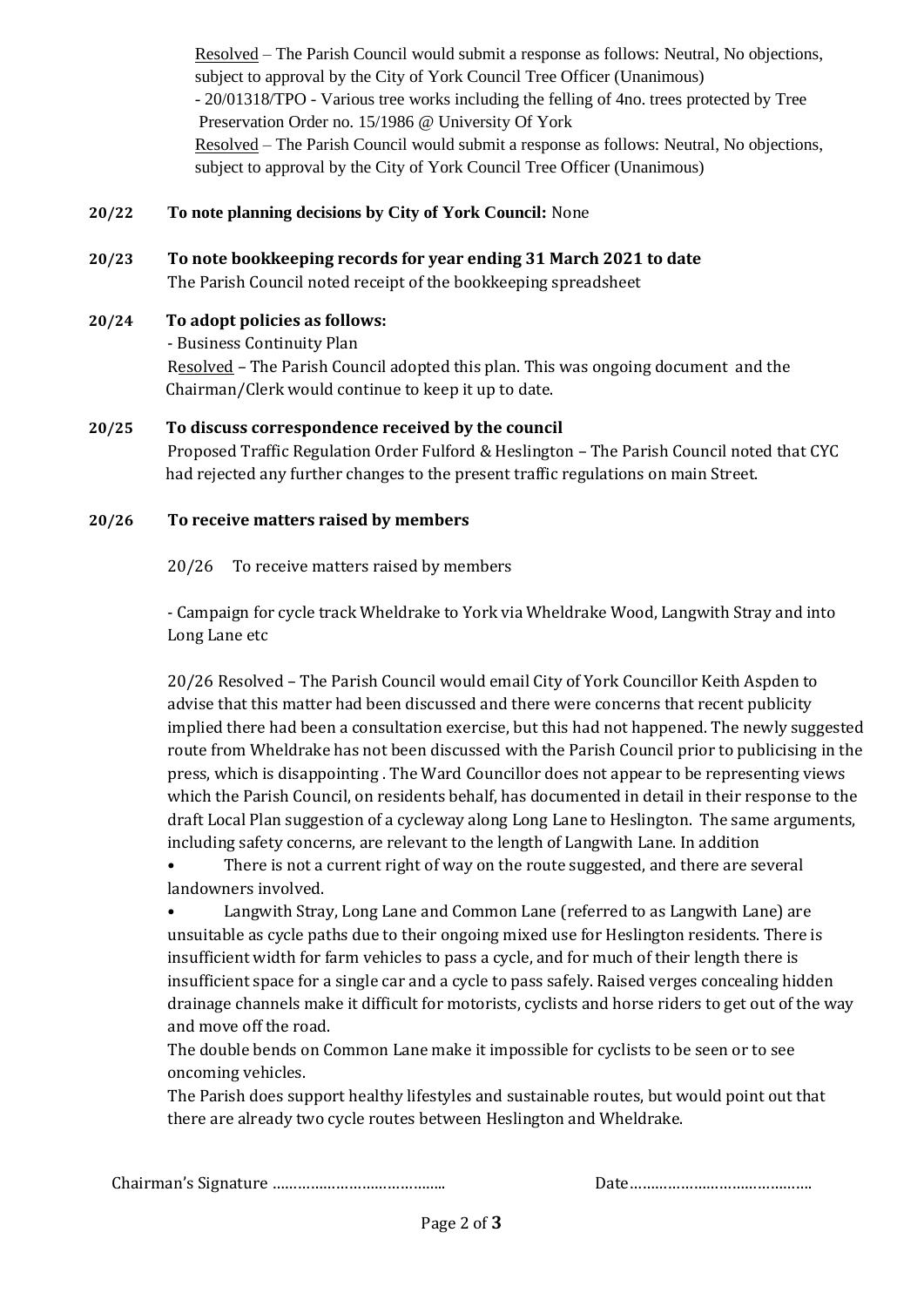- Article 4 (2) Direction

Nick Allen emailed "on the 21st August, the Local Plan Working Group will hold a meeting and the Heslington A4 Direction is on the agenda. Edward Freedman, the conservation officer has suggested I address the meeting, and I assume the PC would support this" Resolved – The Parish Council decided to nominated Cllr Blacketer to speak on its behalf. "Heslington Parish Council supports the proposal for the preparation of an Article 4 Direction for Main Street, Heslington to ensure that the distinctive character and appearance of the village area is preserved and enhanced. HPC will, of course, be guided by the outcome of the statutory consultation with all interested parties including affected householders before the directive is confirmed."

## **20/27 To receive report from representative(s) of Good Neighbours Forum**

The Parish Council noted receipt of the draft minutes .Cllr Hall was thanked for meeting notes.

### **20/28 To confirm the details of the next meeting -**

RESOLVED – The Parish Council will next meet on Tuesday 15th September 2020

### The Chairman reported as follows:

**Lengthsman -** Return to work – He has returned to work: risk assessment and "return to work" conditions are agreed to and in place.

**Overgrown Hedge/Tally Alley** – Cllr Garner had spoken to the pub landlord and their gardener would cut the hedge after the bird nesting season.

**Neighbourhood Plan** – The examiners notes, which noted the possible risks if delayed, along with the proposed draft response from the working group would be circulated around Councillors. This would be on the agenda of the September 2020 meeting, so Councillors discuss the way forward.

**Recycle Bin/Sportsfield** – City of York Council would not provide this and suggested that the Parish Council provide it and arrange collection. The Parish Council would monitor this.

**Sportsfield Outgang sign/Broken** – This had been reported to the committee

**Graffiti** – Incidents have been reported to the police.

|--|